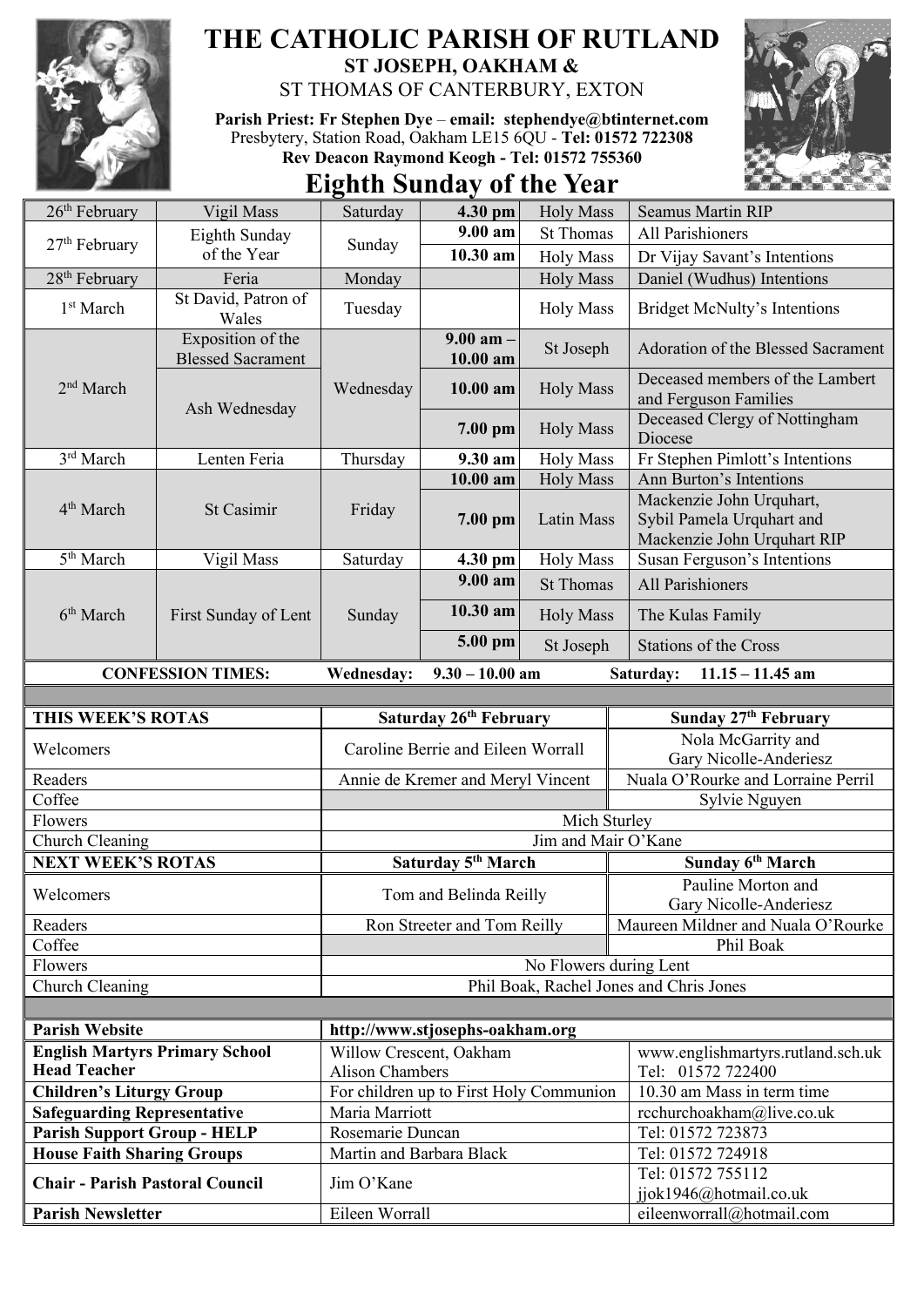**Please pray for the following who are ill:** *Colleen Lully, Mary Hurst, Sarah Ennis, Marie-Jeanne LloydHughes, Philip Quinn, Teresa Thompson, Sharon Larkworthy, Halina Woolford, Myra Smith, Janet and Barry ChalmersStevens, Fr David Bowler, Annie Welsh, Floss Jepson, Joy Widdows, Krystyna Chritchlow, Sally Blythin, Richard Goodger, Jim Whalley,, Fr John Trenchard, Elisabeth Simpson, Florence Valentine, Alison Pepperdine. Neil Mackenzie, David Price, Fr Kevin Gradwell, Moira McCormick, Claire Smith, Fiona Ruddle, Calum Simpson and Angela Munton, John Shortmoor and Joseph Shortmoor. If you cannot see your loved one's name in this sick list online you need to sign a consent form – please email Maria at*[rcchurchoakham@live.co.uk](mailto:rcchurchoakham@live.co.uk)*.*

*Anniversaries Angela Hindley-Bromann, Thomas Tutly, John Salthouse, Martin Stimson, Margaret Duffy, Patricia Dawson, Francis Kilkenny, Gertie Colin, James Cregan, Clare Ellis and Frederic Hudson*

| Last week's collection      |         |    |
|-----------------------------|---------|----|
| Envelopes                   | £74.50  |    |
| Loose Plate                 | £89.60  |    |
| <b>Standing Orders</b>      | £630.00 | ir |
| Total                       | £794.10 |    |
| Don't forget to join us for | L       |    |
| coffee after Holy Mass on   |         |    |
| Wednesday and Sunday.       |         | h١ |
|                             |         |    |

**First Holy Communion and Confirmation Preparation** classes take place on Wednesdays in the Meeting Room. First Holy Communion is at 4.00-5.00 pm; Confirmation at 5.30 pm. **Children's Liturgy** resumes on  $27<sup>th</sup>$ 

February. Look out for the blackboard in the foyer - if it's there, Children's Liturgy is on. Many thanks.

**St Joseph's Parish Council** There will be a Parish Council meeting on **Thursday 10th March**. If you wish to ask a question or suggest an item for the agenda, please submit by **Wednesday 2 nd March** to Jim O'Kane via email at [jjok1946@hotmail.co.uk](mailto:jjok1946@hotmail.co.uk)

**Help** If any of our parishioners who are drivers would be willing to transport other parishioners to hospital appointments, doctors appointments etc., please contact Rosemarie Duncan on 01572 723873 or email martinduncan352@gmail.com

**SH WEDNESDAY** marks the beginning of Lent and is a day of Fasting and Abstinence. There will be two Masses that day, which will include the blessing and mposition of ashes.

**LENT** The message of Lent is made clear in the liturgy for Ash Wednesday. as we are given ashes on our foreheads, we will hear the priest say, "Repent, and believe in the Gospel". These are powerful words. They are in direct opposition to most of what we will see and hear around us every day. We do not live in a society where many people are Catholics. It is not like living in Medieval England when the Church was the focal point of every town and village and where the seasons of the Christian year were part of life for everyone. In order to create a sense of the importance of Lent, we will have to develop it within our own hearts and in our homes and families.

In Lent we should take extra time to pray. We should bring back into our lives things that we may have allowed to fade out: praying every morning when we rise, every night before going to bed, saying the Rosary during the day, saying Grace at meals. We could make this Lent a time when we really reflect on the importance of what we are doing when we receive Holy Communion. Do we make a proper thanksgiving afterwards? Or do we hurry away from Church, leaving before the Mass ends so as to be first in the exit from the car park? Do we start to chatter with friends while still in the Church as Mass ends and while others might still be praying? Our Lenten traditions help us to share with Jesus his experience of the desert.

During Lent we could recall the Church's instruction that we make every Friday a day of penance. We are meant to perform some penitential act – for example, refrain from meat or from some favourite snack or treat. Do we? In Lent, we should be performing some serious and genuine act of penance – giving up sweets or coffee or alcohol or TV. If we find ourselves saying "Oh, I don't have any sins for which I need to do penance" are we sure we are telling the truth about ourselves?

#### **We begin the season of Lent this Wednesday**.

**Stations of the Cross** each week in Lent on Fridays at 10.45 am. We will share this Lenten Devotion on alternate Fridays with the parishioners of All Saints, beginning at All Saints on Friday 4<sup>th</sup> March. On Friday 11<sup>th</sup> March, we will be in St Joseph's and alternative Fridays. On all Sundays in Lent, we will also make the Stations of the Cross at 5.00 pm in St Joseph's.

**Men's and Women's Lenten Retreats** The Diocese is organising a retreat for women on Saturday 12<sup>th</sup> March (at the DoubleTree by Hilton, Nottingham) and a retreat for men on Saturday 19<sup>th</sup> March (at the Briars in Crich). The women's retreat will be lead by the Dominican Sisters of St Joseph and will be focused on "Make the tent you live in larger; lengthen its ropes and strengthen its pegs!" – how we live out our faith in all areas of our lives and the people we interact with. The men's retreat will take as its theme "Friendship with Christ and Friendship in Christ", exploring how we can grow in friendship and fraternity. Please email [adult.formation@dioceseofnottingham.uk](mailto:adult.formation@dioceseofnottingham.uk) for more information and to book your place.

**CAFOD Recycling - "Live simply so that others may simply live"** If you have any of the following unwanted items, do please put them in the box in the porch to support the wonderful work of Cafod - any coins, old jewellery, stamps, old cameras, watches. These will be sent to Cafod once we have 5kg. Cafod will then receive the money once they are recycled. Do please take a leaflet on the shelf near the box in the Church porch listing other items you may donate. Lets fill the box and help the poor!

**Used ink cartridges -** Please pop these in the little box labelled cartridges. They too are a great source of income for Cafod. Over £70,000 has been raised so far!! Just amazing!

**Lateral flow tests** If anyone would like any lateral flow tests, please get in touch with Maria at **[rcchurchoakham@live.co.uk](mailto:rcchurchoakham@live.co.uk)**